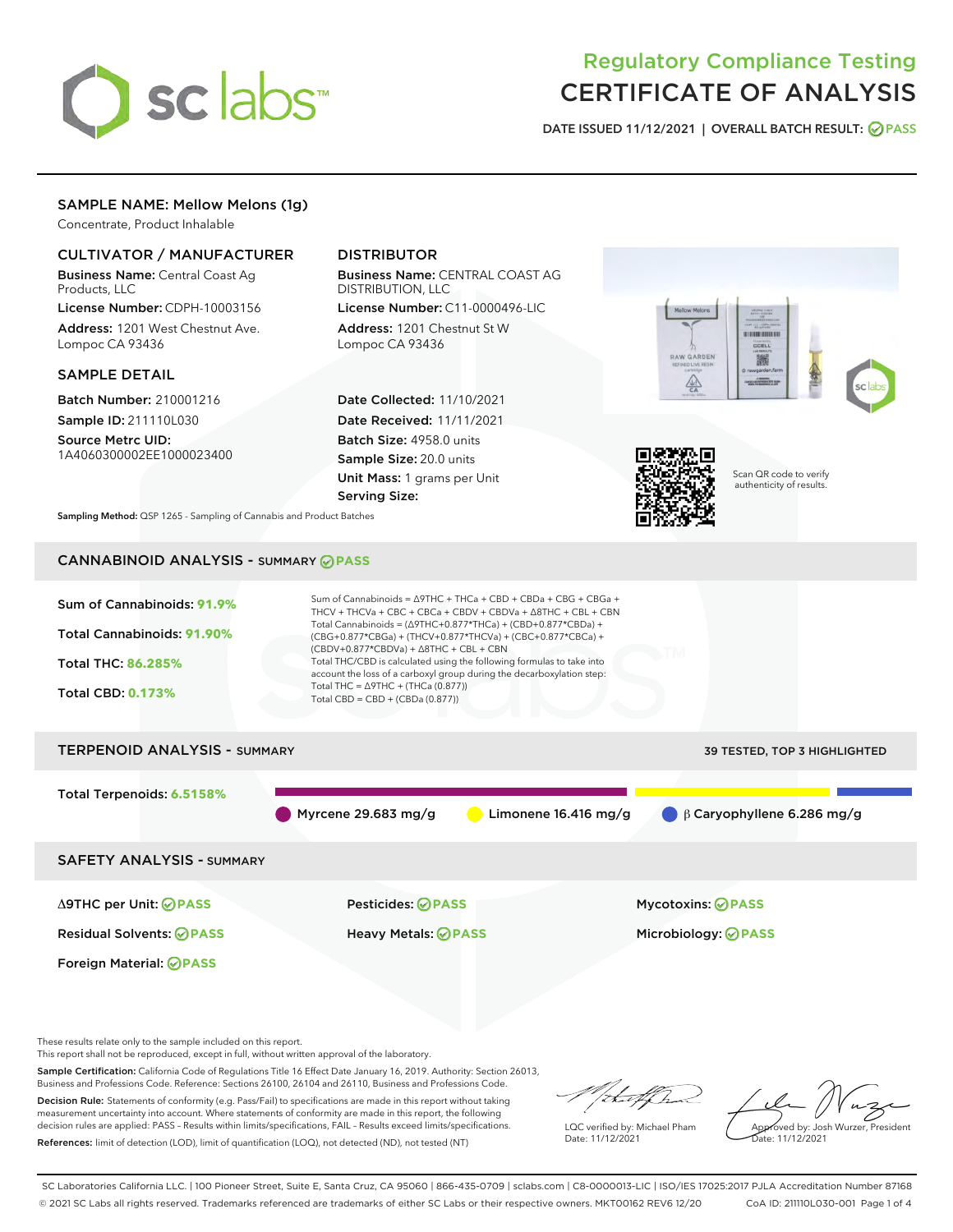



MELLOW MELONS (1G) | DATE ISSUED 11/12/2021 | OVERALL BATCH RESULT: **● PASS** 

#### CANNABINOID TEST RESULTS - 11/11/2021 2 PASS

Tested by high-performance liquid chromatography with diode-array detection (HPLC-DAD). **Method:** QSP 1157 - Analysis of Cannabinoids by HPLC-DAD

#### TOTAL CANNABINOIDS: **91.90%**

Total Cannabinoids (Total THC) + (Total CBD) + (Total CBG) + (Total THCV) + (Total CBC) + (Total CBDV) + ∆8THC + CBL + CBN

TOTAL THC: **86.285%** Total THC (∆9THC+0.877\*THCa)

TOTAL CBD: **0.173%**

Total CBD (CBD+0.877\*CBDa)

TOTAL CBG: 4.742% Total CBG (CBG+0.877\*CBGa)

TOTAL THCV: 0.57% Total THCV (THCV+0.877\*THCVa)

TOTAL CBC: ND Total CBC (CBC+0.877\*CBCa)

TOTAL CBDV: ND Total CBDV (CBDV+0.877\*CBDVa)

| <b>COMPOUND</b>  | LOD/LOQ<br>(mg/g)          | <b>MEASUREMENT</b><br><b>UNCERTAINTY</b><br>(mg/g) | <b>RESULT</b><br>(mg/g) | <b>RESULT</b><br>(%) |
|------------------|----------------------------|----------------------------------------------------|-------------------------|----------------------|
| <b>A9THC</b>     | 0.06 / 0.26                | ±29.682                                            | 862.85                  | 86.285               |
| <b>CBG</b>       | 0.06/0.19                  | ±1.868                                             | 47.42                   | 4.742                |
| <b>THCV</b>      | 0.1 / 0.2                  | ±0.28                                              | 5.7                     | 0.57                 |
| <b>CBD</b>       | 0.07/0.29                  | ±0.080                                             | 1.73                    | 0.173                |
| <b>CBN</b>       | 0.1 / 0.3                  | ±0.08                                              | 1.3                     | 0.13                 |
| $\triangle$ 8THC | 0.1 / 0.4                  | N/A                                                | <b>ND</b>               | <b>ND</b>            |
| <b>THCa</b>      | 0.05/0.14                  | N/A                                                | <b>ND</b>               | <b>ND</b>            |
| <b>THCVa</b>     | 0.07/0.20                  | N/A                                                | <b>ND</b>               | <b>ND</b>            |
| <b>CBDa</b>      | 0.02/0.19                  | N/A                                                | <b>ND</b>               | <b>ND</b>            |
| <b>CBDV</b>      | 0.04/0.15                  | N/A                                                | <b>ND</b>               | <b>ND</b>            |
| <b>CBDVa</b>     | 0.03/0.53                  | N/A                                                | <b>ND</b>               | <b>ND</b>            |
| <b>CBGa</b>      | 0.1/0.2                    | N/A                                                | <b>ND</b>               | <b>ND</b>            |
| <b>CBL</b>       | 0.06 / 0.24                | N/A                                                | <b>ND</b>               | <b>ND</b>            |
| <b>CBC</b>       | 0.2 / 0.5                  | N/A                                                | <b>ND</b>               | <b>ND</b>            |
| <b>CBCa</b>      | 0.07 / 0.28                | N/A                                                | <b>ND</b>               | <b>ND</b>            |
|                  | <b>SUM OF CANNABINOIDS</b> |                                                    | 919.0 mg/g              | 91.9%                |

#### **UNIT MASS: 1 grams per Unit**

| ∆9THC per Unit                        | 1120 per-package limit | 862.85 mg/unit | <b>PASS</b> |
|---------------------------------------|------------------------|----------------|-------------|
| <b>Total THC per Unit</b>             |                        | 862.85 mg/unit |             |
| <b>CBD</b> per Unit                   |                        | $1.73$ mg/unit |             |
| <b>Total CBD per Unit</b>             |                        | $1.73$ mg/unit |             |
| Sum of Cannabinoids<br>per Unit       |                        | 919.0 mg/unit  |             |
| <b>Total Cannabinoids</b><br>per Unit |                        | 919.0 mg/unit  |             |

# TERPENOID TEST RESULTS - 11/12/2021

Terpene analysis utilizing gas chromatography-flame ionization detection (GC-FID). **Method:** QSP 1192 - Analysis of Terpenoids by GC-FID

| <b>COMPOUND</b>         | LOD/LOQ<br>(mg/g) | <b>MEASUREMENT</b><br><b>UNCERTAINTY</b><br>(mg/g) | <b>RESULT</b><br>(mg/g)                         | <b>RESULT</b><br>(%) |
|-------------------------|-------------------|----------------------------------------------------|-------------------------------------------------|----------------------|
| <b>Myrcene</b>          | 0.008 / 0.025     | ±0.3829                                            | 29.683                                          | 2.9683               |
| Limonene                | 0.005 / 0.016     | ±0.2347                                            | 16.416                                          | 1.6416               |
| $\beta$ Caryophyllene   | 0.004 / 0.012     | ±0.2238                                            | 6.286                                           | 0.6286               |
| $\beta$ Pinene          | 0.004 / 0.014     | ±0.0274                                            | 2.380                                           | 0.2380               |
| Terpinolene             | 0.008 / 0.026     | ±0.0488                                            | 2.379                                           | 0.2379               |
| Linalool                | 0.009/0.032       | ±0.0899                                            | 2.367                                           | 0.2367               |
| $\alpha$ Humulene       | 0.009/0.029       | ±0.0475                                            | 1.479                                           | 0.1479               |
| $\alpha$ Pinene         | 0.005 / 0.017     | ±0.0110                                            | 1.277                                           | 0.1277               |
| Fenchol                 | 0.010 / 0.034     | ±0.0273                                            | 0.705                                           | 0.0705               |
| <b>Terpineol</b>        | 0.016 / 0.055     | ±0.0279                                            | 0.454                                           | 0.0454               |
| Camphene                | 0.005 / 0.015     | ±0.0033                                            | 0.286                                           | 0.0286               |
| trans-ß-Farnesene       | 0.008 / 0.025     | ±0.0081                                            | 0.227                                           | 0.0227               |
| Ocimene                 | 0.011 / 0.038     | ±0.0063                                            | 0.195                                           | 0.0195               |
| $\alpha$ Bisabolol      | 0.008 / 0.026     | ±0.0098                                            | 0.184                                           | 0.0184               |
| <b>Nerolidol</b>        | 0.009 / 0.028     | ±0.0092                                            | 0.147                                           | 0.0147               |
| <b>Borneol</b>          | 0.005 / 0.016     | ±0.0054                                            | 0.128                                           | 0.0128               |
| $\alpha$ Phellandrene   | 0.006 / 0.020     | ±0.0013                                            | 0.098                                           | 0.0098               |
| 3 Carene                | 0.005 / 0.018     | ±0.0011                                            | 0.080                                           | 0.0080               |
| Fenchone                | 0.009 / 0.028     | ±0.0023                                            | 0.078                                           | 0.0078               |
| $\alpha$ Terpinene      | 0.005 / 0.017     | ±0.0011                                            | 0.074                                           | 0.0074               |
| $\gamma$ Terpinene      | 0.006 / 0.018     | ±0.0011                                            | 0.065                                           | 0.0065               |
| Valencene               | 0.009 / 0.030     | ±0.0043                                            | 0.062                                           | 0.0062               |
| Caryophyllene<br>Oxide  | 0.010 / 0.033     | ±0.0016                                            | 0.035                                           | 0.0035               |
| Eucalyptol              | 0.006 / 0.018     | ±0.0008                                            | 0.032                                           | 0.0032               |
| Citronellol             | 0.003 / 0.010     | ±0.0012                                            | 0.025                                           | 0.0025               |
| Sabinene                | 0.004 / 0.014     | ±0.0002                                            | 0.016                                           | 0.0016               |
| p-Cymene                | 0.005 / 0.016     | N/A                                                | <loq< th=""><th><loq< th=""></loq<></th></loq<> | <loq< th=""></loq<>  |
| Sabinene Hydrate        | 0.006 / 0.022     | N/A                                                | <loq< th=""><th><loq< th=""></loq<></th></loq<> | <loq< th=""></loq<>  |
| Geraniol                | 0.002 / 0.007     | N/A                                                | <loq< th=""><th><loq< th=""></loq<></th></loq<> | <loq< th=""></loq<>  |
| (-)-Isopulegol          | 0.005 / 0.016     | N/A                                                | <b>ND</b>                                       | ND.                  |
| Camphor                 | 0.006 / 0.019     | N/A                                                | ND                                              | ND                   |
| Isoborneol              | 0.004 / 0.012     | N/A                                                | ND                                              | ND                   |
| Menthol                 | 0.008 / 0.025     | N/A                                                | <b>ND</b>                                       | ND                   |
| Nerol                   | 0.003 / 0.011     | N/A                                                | <b>ND</b>                                       | <b>ND</b>            |
| R-(+)-Pulegone          | 0.003 / 0.011     | N/A                                                | ND                                              | ND                   |
| <b>Geranyl Acetate</b>  | 0.004 / 0.014     | N/A                                                | ND                                              | ND                   |
| $\alpha$ Cedrene        | 0.005 / 0.016     | N/A                                                | <b>ND</b>                                       | ND                   |
| Guaiol                  | 0.009 / 0.030     | N/A                                                | ND                                              | ND                   |
| Cedrol                  | 0.008 / 0.027     | N/A                                                | ND                                              | ND                   |
| <b>TOTAL TERPENOIDS</b> |                   |                                                    | 65.158 mg/g                                     | 6.5158%              |

SC Laboratories California LLC. | 100 Pioneer Street, Suite E, Santa Cruz, CA 95060 | 866-435-0709 | sclabs.com | C8-0000013-LIC | ISO/IES 17025:2017 PJLA Accreditation Number 87168 © 2021 SC Labs all rights reserved. Trademarks referenced are trademarks of either SC Labs or their respective owners. MKT00162 REV6 12/20 CoA ID: 211110L030-001 Page 2 of 4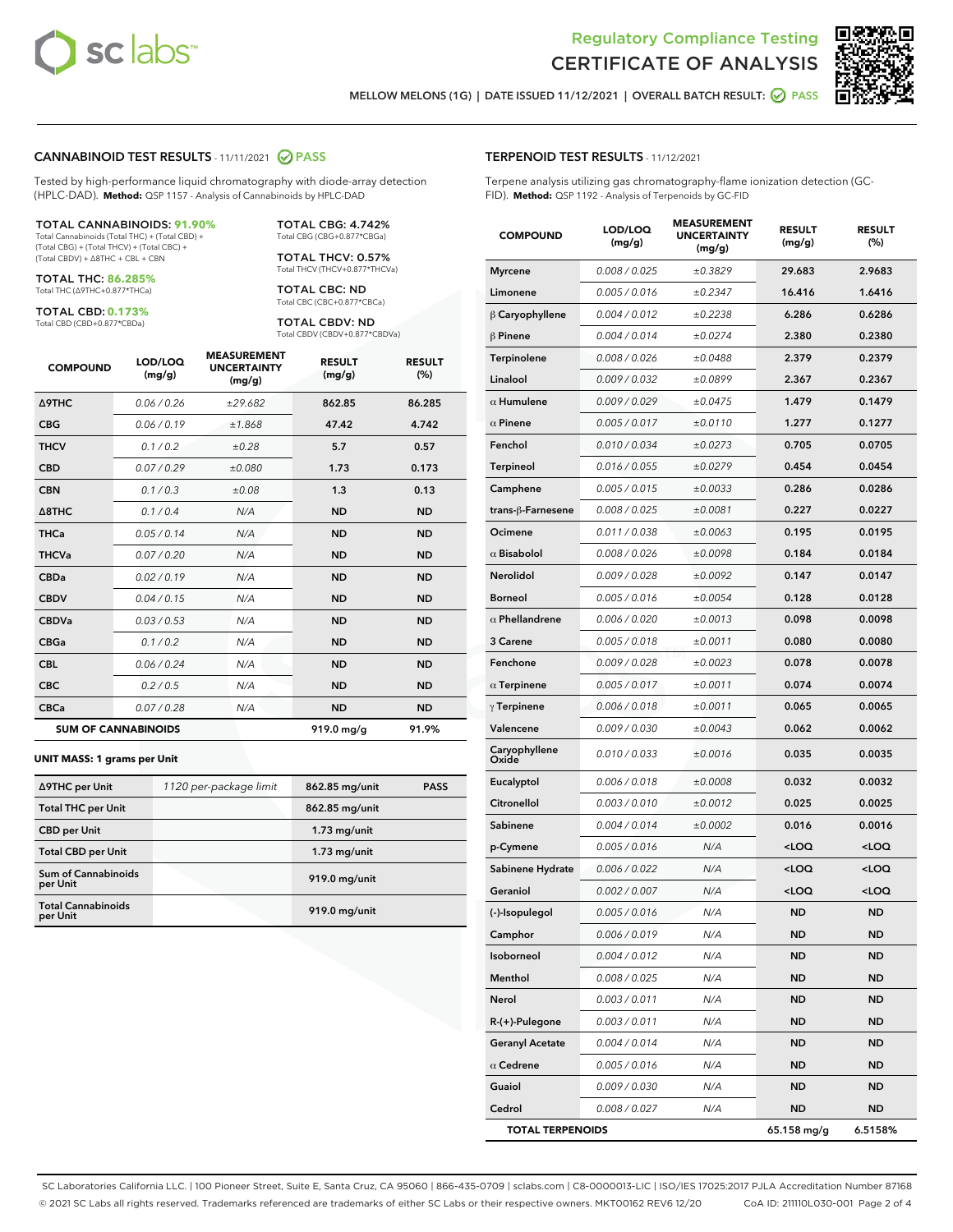



MELLOW MELONS (1G) | DATE ISSUED 11/12/2021 | OVERALL BATCH RESULT: ☑ PASS

# CATEGORY 1 PESTICIDE TEST RESULTS - 11/12/2021 2 PASS

Pesticide and plant growth regulator analysis utilizing high-performance liquid chromatography-mass spectrometry (HPLC-MS) or gas chromatography-mass spectrometry (GC-MS). \*GC-MS utilized where indicated. **Method:** QSP 1212 - Analysis of Pesticides and Mycotoxins by LC-MS or QSP 1213 - Analysis of Pesticides by GC-MS

| <b>COMPOUND</b>             | LOD/LOQ<br>$(\mu g/g)$ | <b>ACTION</b><br><b>LIMIT</b><br>$(\mu g/g)$ | <b>MEASUREMENT</b><br><b>UNCERTAINTY</b><br>$(\mu g/g)$ | <b>RESULT</b><br>$(\mu g/g)$ | <b>RESULT</b> |
|-----------------------------|------------------------|----------------------------------------------|---------------------------------------------------------|------------------------------|---------------|
| Aldicarb                    | 0.03 / 0.08            | $\geq$ LOD                                   | N/A                                                     | <b>ND</b>                    | <b>PASS</b>   |
| Carbofuran                  | 0.02/0.05              | $\ge$ LOD                                    | N/A                                                     | <b>ND</b>                    | <b>PASS</b>   |
| Chlordane*                  | 0.03 / 0.08            | $\ge$ LOD                                    | N/A                                                     | <b>ND</b>                    | <b>PASS</b>   |
| Chlorfenapyr*               | 0.03/0.10              | $\ge$ LOD                                    | N/A                                                     | <b>ND</b>                    | <b>PASS</b>   |
| Chlorpyrifos                | 0.02 / 0.06            | $\ge$ LOD                                    | N/A                                                     | <b>ND</b>                    | <b>PASS</b>   |
| Coumaphos                   | 0.02 / 0.07            | $\ge$ LOD                                    | N/A                                                     | <b>ND</b>                    | <b>PASS</b>   |
| Daminozide                  | 0.02 / 0.07            | $\ge$ LOD                                    | N/A                                                     | <b>ND</b>                    | <b>PASS</b>   |
| <b>DDVP</b><br>(Dichlorvos) | 0.03/0.09              | $\ge$ LOD                                    | N/A                                                     | <b>ND</b>                    | <b>PASS</b>   |
| Dimethoate                  | 0.03 / 0.08            | $\ge$ LOD                                    | N/A                                                     | <b>ND</b>                    | <b>PASS</b>   |
| Ethoprop(hos)               | 0.03/0.10              | $\ge$ LOD                                    | N/A                                                     | <b>ND</b>                    | <b>PASS</b>   |
| Etofenprox                  | 0.02/0.06              | $\ge$ LOD                                    | N/A                                                     | <b>ND</b>                    | <b>PASS</b>   |
| Fenoxycarb                  | 0.03/0.08              | $\ge$ LOD                                    | N/A                                                     | <b>ND</b>                    | <b>PASS</b>   |
| Fipronil                    | 0.03/0.08              | $\ge$ LOD                                    | N/A                                                     | <b>ND</b>                    | <b>PASS</b>   |
| Imazalil                    | 0.02 / 0.06            | $\ge$ LOD                                    | N/A                                                     | <b>ND</b>                    | <b>PASS</b>   |
| <b>Methiocarb</b>           | 0.02 / 0.07            | $\ge$ LOD                                    | N/A                                                     | <b>ND</b>                    | <b>PASS</b>   |
| Methyl<br>parathion         | 0.03/0.10              | $\ge$ LOD                                    | N/A                                                     | <b>ND</b>                    | <b>PASS</b>   |
| <b>Mevinphos</b>            | 0.03/0.09              | $\ge$ LOD                                    | N/A                                                     | <b>ND</b>                    | <b>PASS</b>   |
| Paclobutrazol               | 0.02 / 0.05            | $\ge$ LOD                                    | N/A                                                     | <b>ND</b>                    | <b>PASS</b>   |
| Propoxur                    | 0.03/0.09              | $\ge$ LOD                                    | N/A                                                     | <b>ND</b>                    | <b>PASS</b>   |
| Spiroxamine                 | 0.03 / 0.08            | $\ge$ LOD                                    | N/A                                                     | <b>ND</b>                    | <b>PASS</b>   |
| <b>Thiacloprid</b>          | 0.03/0.10              | $\ge$ LOD                                    | N/A                                                     | <b>ND</b>                    | <b>PASS</b>   |
|                             |                        |                                              |                                                         |                              |               |

# CATEGORY 2 PESTICIDE TEST RESULTS - 11/12/2021 @ PASS

| <b>COMPOUND</b>          | LOD/LOO<br>$(\mu g/g)$ | <b>ACTION</b><br>LIMIT<br>$(\mu g/g)$ | <b>MEASUREMENT</b><br><b>UNCERTAINTY</b><br>$(\mu g/g)$ | <b>RESULT</b><br>$(\mu g/g)$ | <b>RESULT</b> |  |
|--------------------------|------------------------|---------------------------------------|---------------------------------------------------------|------------------------------|---------------|--|
| Abamectin                | 0.03/0.10              | 0.1                                   | N/A                                                     | <b>ND</b>                    | <b>PASS</b>   |  |
| Acephate                 | 0.02/0.07              | 0.1                                   | N/A                                                     | <b>ND</b>                    | <b>PASS</b>   |  |
| Acequinocyl              | 0.02/0.07              | 0.1                                   | N/A                                                     | <b>ND</b>                    | <b>PASS</b>   |  |
| Acetamiprid              | 0.02/0.05              | 0.1                                   | N/A                                                     | <b>ND</b>                    | <b>PASS</b>   |  |
| Azoxystrobin             | 0.02/0.07              | 0.1                                   | N/A                                                     | <b>ND</b>                    | <b>PASS</b>   |  |
| <b>Bifenazate</b>        | 0.01/0.04              | 0.1                                   | N/A                                                     | <b>ND</b>                    | <b>PASS</b>   |  |
| <b>Bifenthrin</b>        | 0.02/0.05              | 3                                     | N/A                                                     | <b>ND</b>                    | <b>PASS</b>   |  |
| <b>Boscalid</b>          | 0.03/0.09              | 0.1                                   | N/A                                                     | <b>ND</b>                    | <b>PASS</b>   |  |
| Captan                   | 0.19/0.57              | 0.7                                   | N/A                                                     | <b>ND</b>                    | <b>PASS</b>   |  |
| Carbaryl                 | 0.02/0.06              | 0.5                                   | N/A                                                     | <b>ND</b>                    | <b>PASS</b>   |  |
| Chlorantranilip-<br>role | 0.04/0.12              | 10                                    | N/A                                                     | <b>ND</b>                    | <b>PASS</b>   |  |
| Clofentezine             | 0.03/0.09              | 0.1                                   | N/A                                                     | <b>ND</b>                    | <b>PASS</b>   |  |

# CATEGORY 2 PESTICIDE TEST RESULTS - 11/12/2021 continued

| <b>COMPOUND</b>               | LOD/LOQ<br>(µg/g) | <b>ACTION</b><br><b>LIMIT</b><br>(µg/g) | <b>MEASUREMENT</b><br><b>UNCERTAINTY</b><br>(µg/g) | <b>RESULT</b><br>$(\mu g/g)$ | <b>RESULT</b> |
|-------------------------------|-------------------|-----------------------------------------|----------------------------------------------------|------------------------------|---------------|
| Cyfluthrin                    | 0.12 / 0.38       | $\overline{2}$                          | N/A                                                | <b>ND</b>                    | <b>PASS</b>   |
| Cypermethrin                  | 0.11 / 0.32       | 1                                       | N/A                                                | <b>ND</b>                    | <b>PASS</b>   |
| Diazinon                      | 0.02 / 0.05       | 0.1                                     | N/A                                                | <b>ND</b>                    | <b>PASS</b>   |
| Dimethomorph                  | 0.03 / 0.09       | $\overline{c}$                          | N/A                                                | <b>ND</b>                    | <b>PASS</b>   |
| Etoxazole                     | 0.02 / 0.06       | 0.1                                     | N/A                                                | <b>ND</b>                    | <b>PASS</b>   |
| Fenhexamid                    | 0.03 / 0.09       | 0.1                                     | N/A                                                | <b>ND</b>                    | <b>PASS</b>   |
| Fenpyroximate                 | 0.02 / 0.06       | 0.1                                     | N/A                                                | <b>ND</b>                    | <b>PASS</b>   |
| Flonicamid                    | 0.03 / 0.10       | 0.1                                     | N/A                                                | <b>ND</b>                    | <b>PASS</b>   |
| Fludioxonil                   | 0.03 / 0.10       | 0.1                                     | N/A                                                | <b>ND</b>                    | <b>PASS</b>   |
| Hexythiazox                   | 0.02 / 0.07       | 0.1                                     | N/A                                                | <b>ND</b>                    | <b>PASS</b>   |
| Imidacloprid                  | 0.04 / 0.11       | 5                                       | N/A                                                | <b>ND</b>                    | <b>PASS</b>   |
| Kresoxim-methyl               | 0.02 / 0.07       | 0.1                                     | N/A                                                | <b>ND</b>                    | <b>PASS</b>   |
| Malathion                     | 0.03 / 0.09       | 0.5                                     | N/A                                                | <b>ND</b>                    | <b>PASS</b>   |
| Metalaxyl                     | 0.02 / 0.07       | $\overline{c}$                          | N/A                                                | ND                           | <b>PASS</b>   |
| Methomyl                      | 0.03 / 0.10       | $\mathbf{1}$                            | N/A                                                | <b>ND</b>                    | <b>PASS</b>   |
| Myclobutanil                  | 0.03 / 0.09       | 0.1                                     | N/A                                                | <b>ND</b>                    | <b>PASS</b>   |
| Naled                         | 0.02 / 0.07       | 0.1                                     | N/A                                                | <b>ND</b>                    | <b>PASS</b>   |
| Oxamyl                        | 0.04 / 0.11       | 0.5                                     | N/A                                                | <b>ND</b>                    | <b>PASS</b>   |
| Pentachloronitro-<br>benzene* | 0.03 / 0.09       | 0.1                                     | N/A                                                | ND                           | <b>PASS</b>   |
| Permethrin                    | 0.04 / 0.12       | 0.5                                     | N/A                                                | <b>ND</b>                    | <b>PASS</b>   |
| Phosmet                       | 0.03 / 0.10       | 0.1                                     | N/A                                                | <b>ND</b>                    | <b>PASS</b>   |
| Piperonylbu-<br>toxide        | 0.02 / 0.07       | 3                                       | N/A                                                | <b>ND</b>                    | <b>PASS</b>   |
| Prallethrin                   | 0.03 / 0.08       | 0.1                                     | N/A                                                | <b>ND</b>                    | <b>PASS</b>   |
| Propiconazole                 | 0.02 / 0.07       | 0.1                                     | N/A                                                | <b>ND</b>                    | <b>PASS</b>   |
| Pyrethrins                    | 0.04 / 0.12       | 0.5                                     | N/A                                                | <b>ND</b>                    | <b>PASS</b>   |
| Pyridaben                     | 0.02 / 0.07       | 0.1                                     | N/A                                                | <b>ND</b>                    | <b>PASS</b>   |
| Spinetoram                    | 0.02 / 0.07       | 0.1                                     | N/A                                                | <b>ND</b>                    | <b>PASS</b>   |
| Spinosad                      | 0.02 / 0.07       | 0.1                                     | N/A                                                | <b>ND</b>                    | <b>PASS</b>   |
| Spiromesifen                  | 0.02 / 0.05       | 0.1                                     | N/A                                                | <b>ND</b>                    | <b>PASS</b>   |
| Spirotetramat                 | 0.02 / 0.06       | 0.1                                     | N/A                                                | <b>ND</b>                    | <b>PASS</b>   |
| Tebuconazole                  | 0.02 / 0.07       | 0.1                                     | N/A                                                | <b>ND</b>                    | <b>PASS</b>   |
| Thiamethoxam                  | 0.03 / 0.10       | 5                                       | N/A                                                | <b>ND</b>                    | <b>PASS</b>   |
| Trifloxystrobin               | 0.03 / 0.08       | 0.1                                     | N/A                                                | <b>ND</b>                    | <b>PASS</b>   |

SC Laboratories California LLC. | 100 Pioneer Street, Suite E, Santa Cruz, CA 95060 | 866-435-0709 | sclabs.com | C8-0000013-LIC | ISO/IES 17025:2017 PJLA Accreditation Number 87168 © 2021 SC Labs all rights reserved. Trademarks referenced are trademarks of either SC Labs or their respective owners. MKT00162 REV6 12/20 CoA ID: 211110L030-001 Page 3 of 4